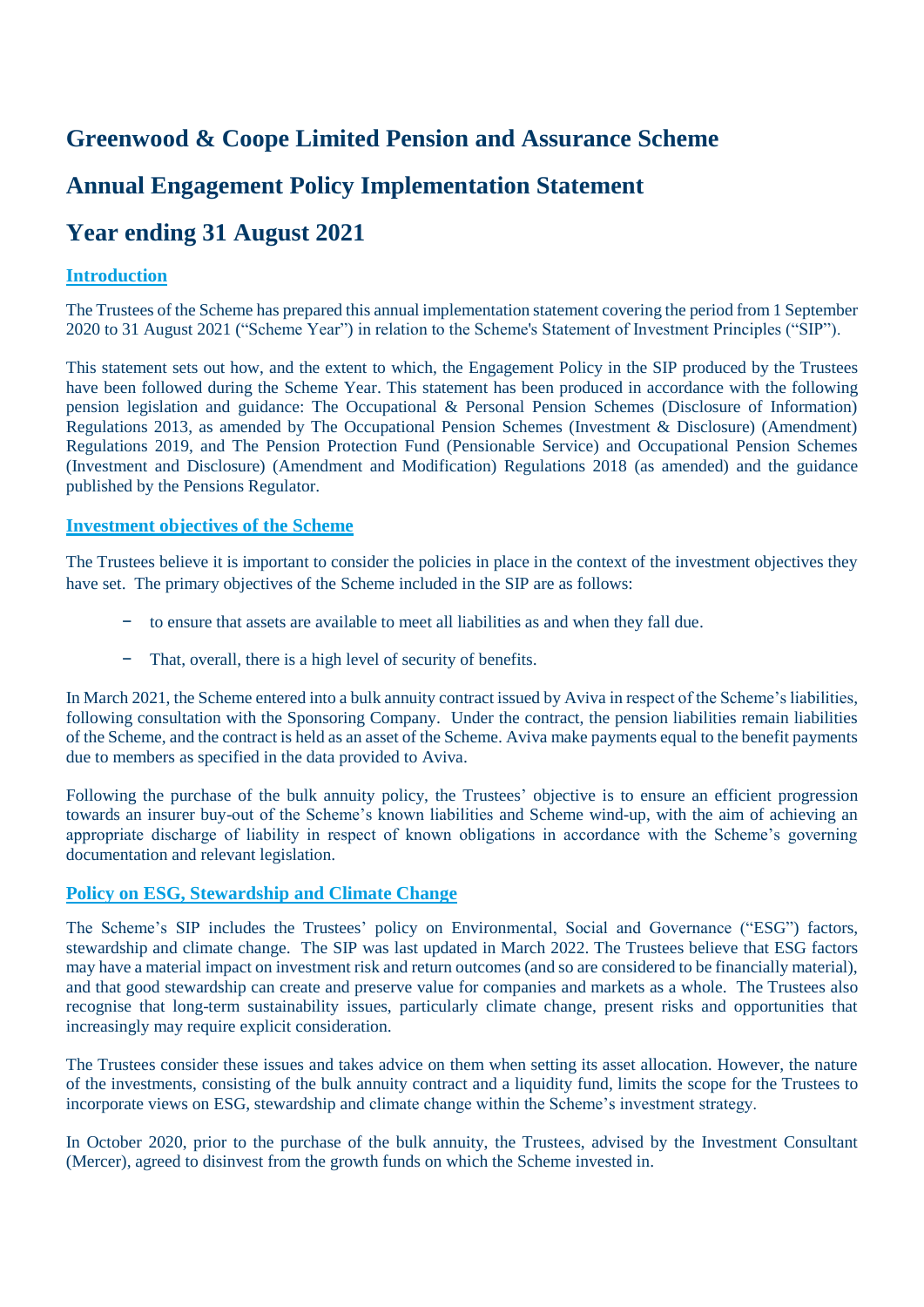## **Engagement, Stewardship and Voting Activity**

During the Scheme Year, up to the entrance in the bulk annuity contract, the Scheme's investment performance reports were reviewed by the Trustees on a quarterly basis – this includes ratings (both general and ESG-specific) from the investment consultant.

The Trustees have given its investment managers full discretion in evaluating ESG factors, including climate change considerations, exercising voting rights and stewardship obligations attached to the Scheme's investments, in accordance with their own corporate governance policies, and current best practice, including the UK Corporate Governance Code and the UK Stewardship Code.

Newton Investment Management and Legal & General Investment Management are signatories of the current UK Stewardship Code (the "Code"). Artisan Partners also confirmed to be signatory of the code and has published a stewardship statement which addresses the UK Stewardship Code principles. Pictet Asset Management ("Pictet"), Ardevora Asset Management, Columbia Threadneedle Investments, Ninety One and BMO are not currently signatories of the Code, despite supporting its aim.

The Trustees have delegated their voting rights to the investment managers, principally through being invested in pooled funds (noting that in this case votes are cast on behalf of the pooled fund, not the Trustees, as the Trustees do not directly own the underlying assets that comprise the funds). As a result, the Trustees do not use the direct services of a proxy voter, although the investment managers may employ the services of proxy voters in exercising their voting rights on behalf of the Trustees.

Investment managers are expected to provide voting summary reporting on a regular basis, at least annually.

A summary of the investment managers' voting activity over the Scheme Year under review is summarised below. Fixed income and LDI investments have no voting rights and are excluded from the voting activity reporting.

## **Ardevora Global Long-only Equity Fund**

- Ardevora Asset Management uses Glass Lewis & Co ("GL") as a proxy administrator to vote proxies on behalf of the various funds and accounts they manage. They vote in line with GL's proxy voting guidelines.
- In summary, GL provides voting recommendations. Ardevora, reviews the submitted votes and may engage in a dialogue with GL regarding proxy voting guidelines and specific future voting recommendations when they deem it necessary to vote contrary to what the guidelines may suggest.
- Ardevora considers a vote to be "significant" for a number of reasons. The primary situation where a vote would be categorised as "significant" is when a resolution in which they opposed, receives >20% total opposition. Ardevora is currently undertaking a review of their voting policy and procedure, therefore Ardevora's current definition of "significant vote" may be subject to change.
- There was 240 votable meetings over the period, in which there was 3,113 votable resolutions. Ardevora voted with management on 2,890 resolutions, against management on 207 and abstained from voting on 16 resolutions.
- Example of a significant vote over the relevant period:

Company: Davide Campari

Resolution: Elect Fabio Facchini to the Board of Directors

Voting: Ardevora voted against management resolution.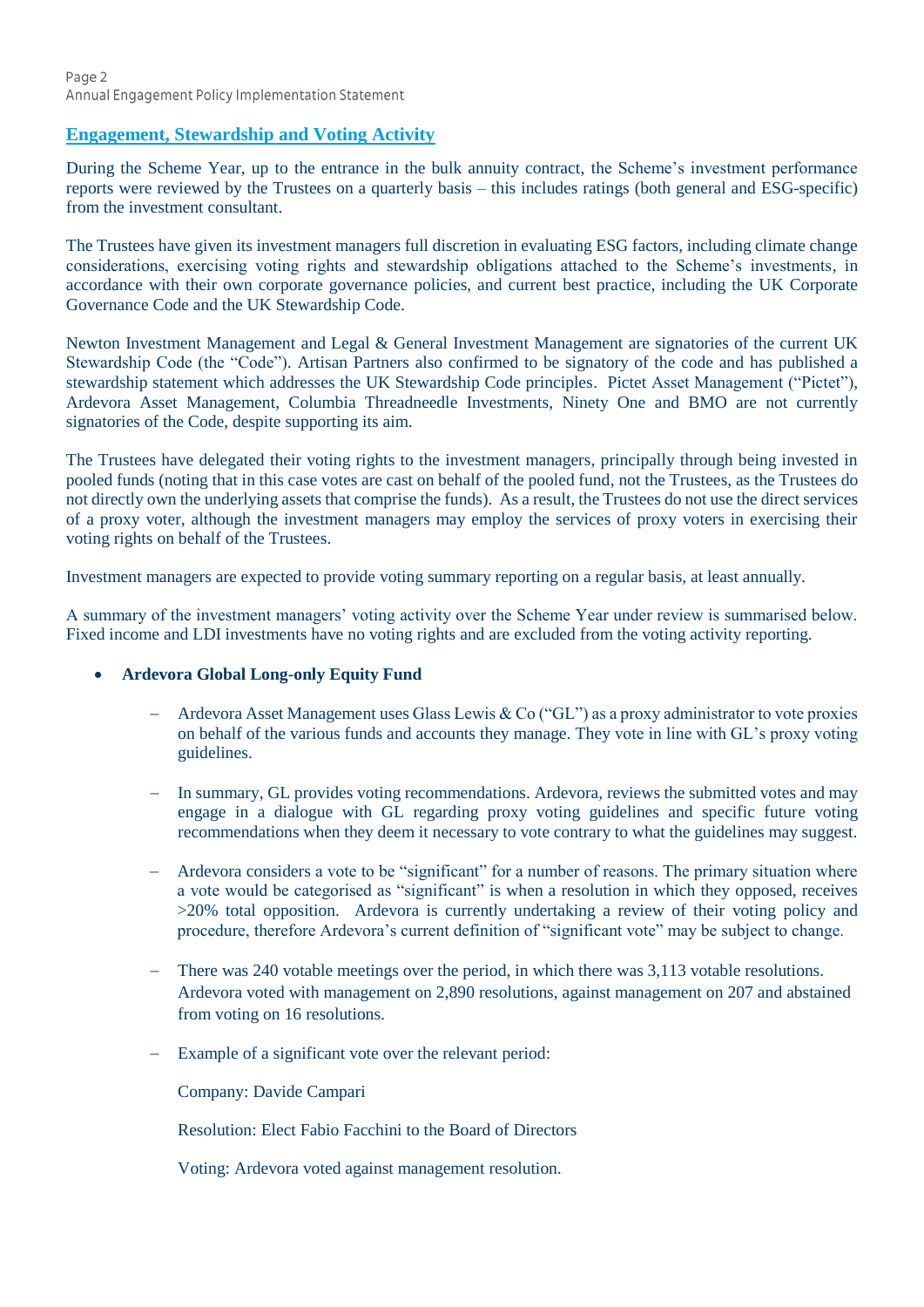#### Rationale: Lack of board gender diversity

#### **Artisan Global Opportunities Fund**

- Artisan typically uses the recommendations of ISS Institutional Shareholder Services ("ISS") and GL to inform voting decisions but they reserve the right to deviate from third party voting.
- Artisan defines a significant vote as a vote that has been casted against management and/or where the issuer carries a material weighting on the portfolio.
- There was 42 votable meetings over the period, in which there was 787 votable resolutions. Artisan voted with management on 697 resolutions, against management on 36 and abstained from voting on 18 resolutions.
- No significant votes were cast during the period the Scheme was invested in the fund, within the 12 months period ending on 31 August 2021.

#### **Threadneedle Life Multi Asset Fund**

- Columbia Threadneedle uses research issued by ISS, GL and MSCI ESG Research. Proxy voting is effected via ISS.
- Although the manager subscribes to proxy advisors research, votes are determined under their own custom voting policy, which is regularly updated.
- Columbia Threadneedle considers a significant vote to be any dissenting vote i.e. where a vote is cast against (or where they abstain/withhold from voting) a management-tabled proposal, or where they support a shareholder-tabled proposal not endorsed by management. Columbia Threadneedle reports annually on their reasons for applying dissenting votes via their website.
- There was 88 votable meetings over the period, in which there was 1,121 votable resolutions. Columbia Threadneedle voted with management on 988 resolutions, against management on 111 and abstained from voting on 14 resolutions.
- Example of a significant vote over the relevant period:
	- Company: DS Smith Plc
	- Resolution: Re-elect Gareth Davis as Director
	- Voting: Columbia Threadneedle abstained from voting the management resolution.
	- Rationale: The nominee serves as chairman of the nominating committee and an executive director sits on the committee.

### **Pictet Multi Asset Portfolio**

- To assist in performing proxy voting responsibilities, Pictet Asset Management uses the services of third party specialists, ISS, to provide research and to facilitate the execution of voting decisions at all relevant company meetings worldwide.
- Pictet Asset Management typically uses the recommendations of ISS to inform voting decisions but they reserve the right to deviate from third party voting.